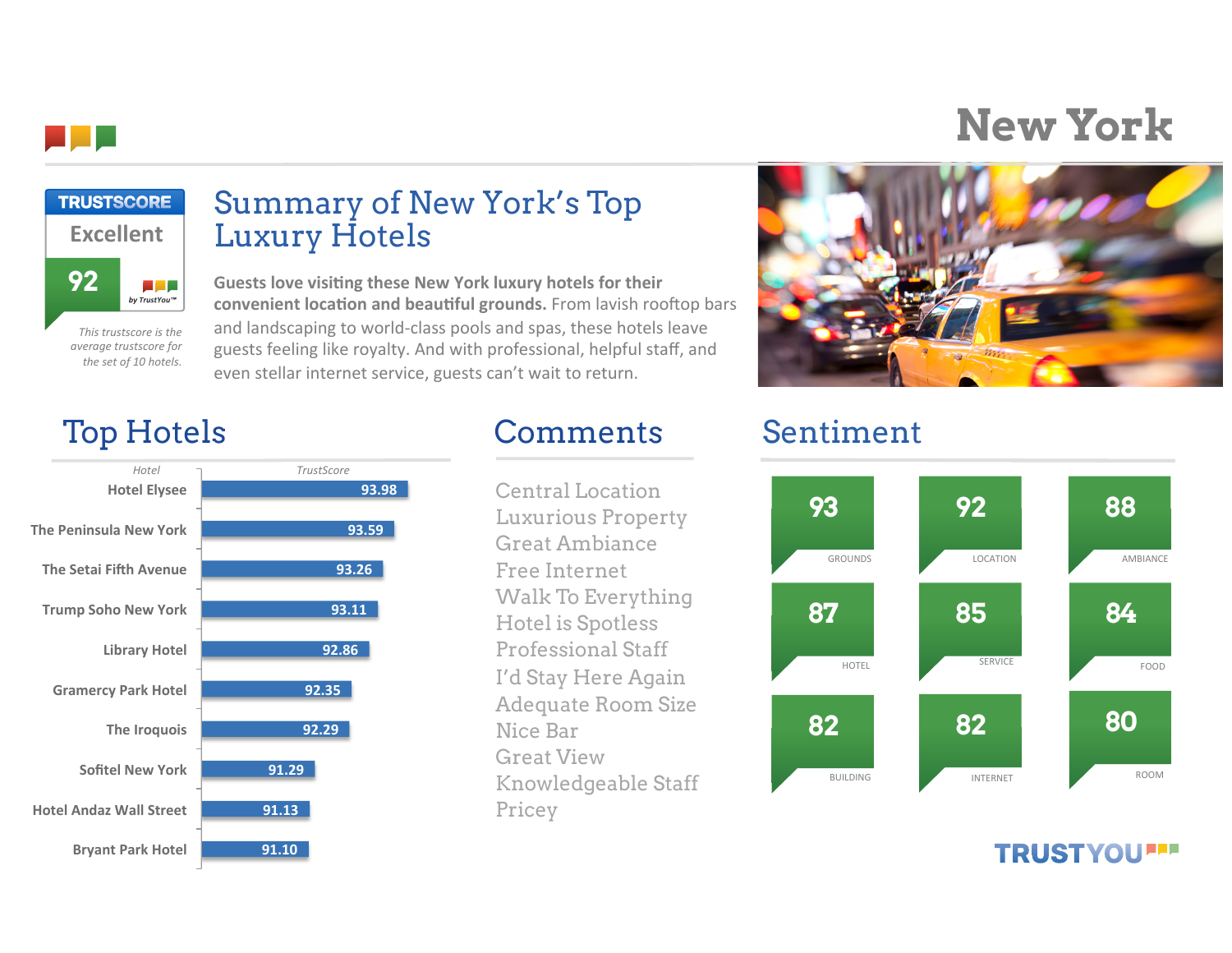

## **New York**



**This trustscore is the** *average%trustscore%for%* the set of 10 hotels.

### Summary of New York's Top Mid-Scale/Economy Accommodations

**Location, location, location.** Guests stay these accommodations because they can walk to everything. From shopping to the theater to restaurants, all of New York's attractions are all easily accessible.



## Top Accommodations Comments Sentiment



Convenient Walk to Everything Great Location Clean Hotel Good Breakfast Deal Microwave in Room Great Hotel Rates Loud Street Noise Cozy Room Comfortable Bed Building is Old Free WiFi Carpet Needs Updating



### **TRUSTYOU''**